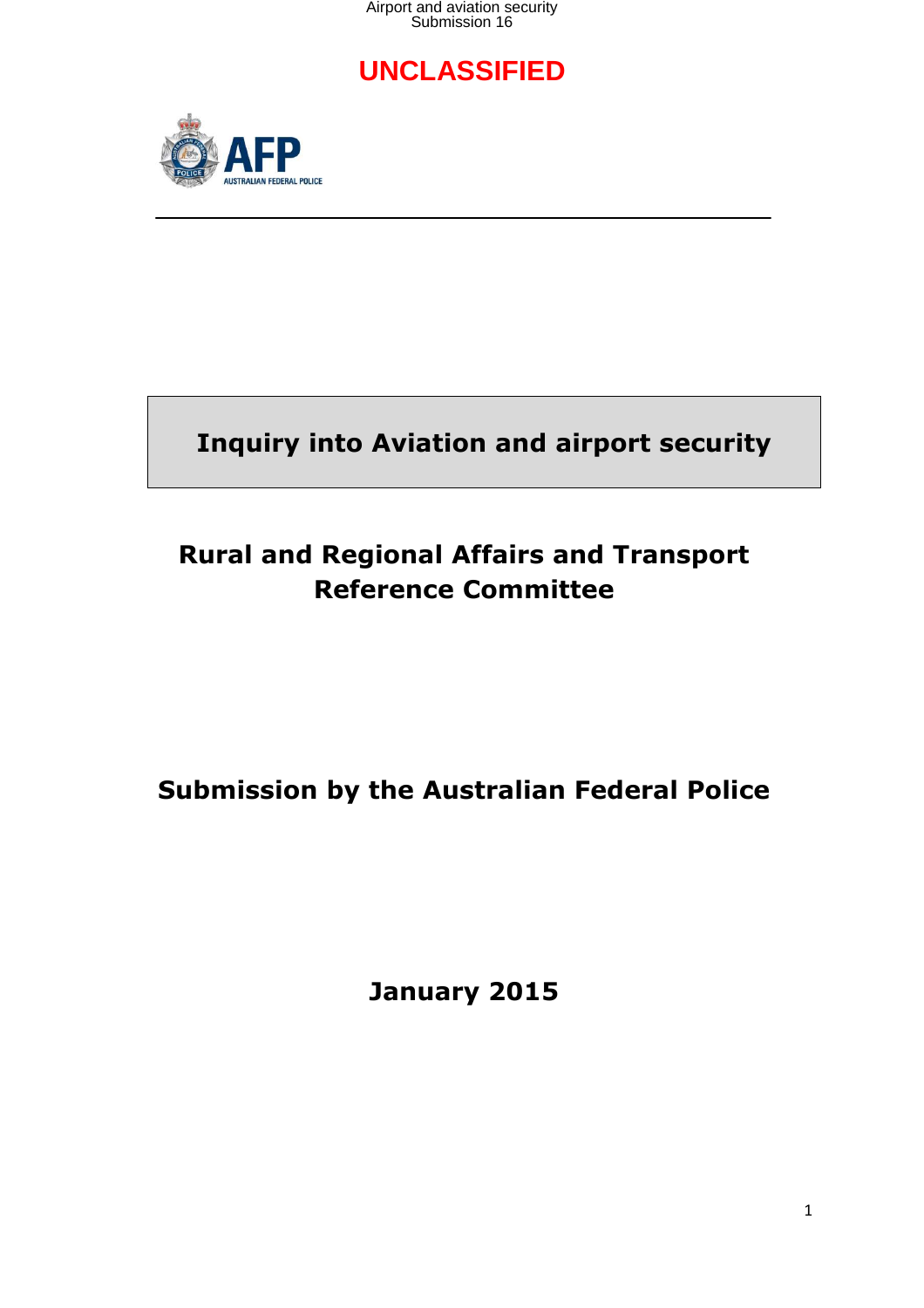The Australian Federal Police (AFP) welcomes the opportunity to provide a submission to the Rural and Regional Affairs and Transport Reference Committee regarding the Senate Inquiry into *Aviation and airport security*.

This submission seeks to address the following aspects of the inquiry's terms of reference:

- (a) recent media reports on apparent breaches in airport and aviation security at Australian airports;
- (b) consideration of the responses to those reports from the Government, regulators, airports and other key stakeholders, and the adequacy of those responses;
- (c) whether there are further measures that ought to be taken to enhance airport security and the safety of the travelling public;
- (d) the findings of, and responses to, reports undertaken into airport security issues since 2000; and
- (e) any related matters.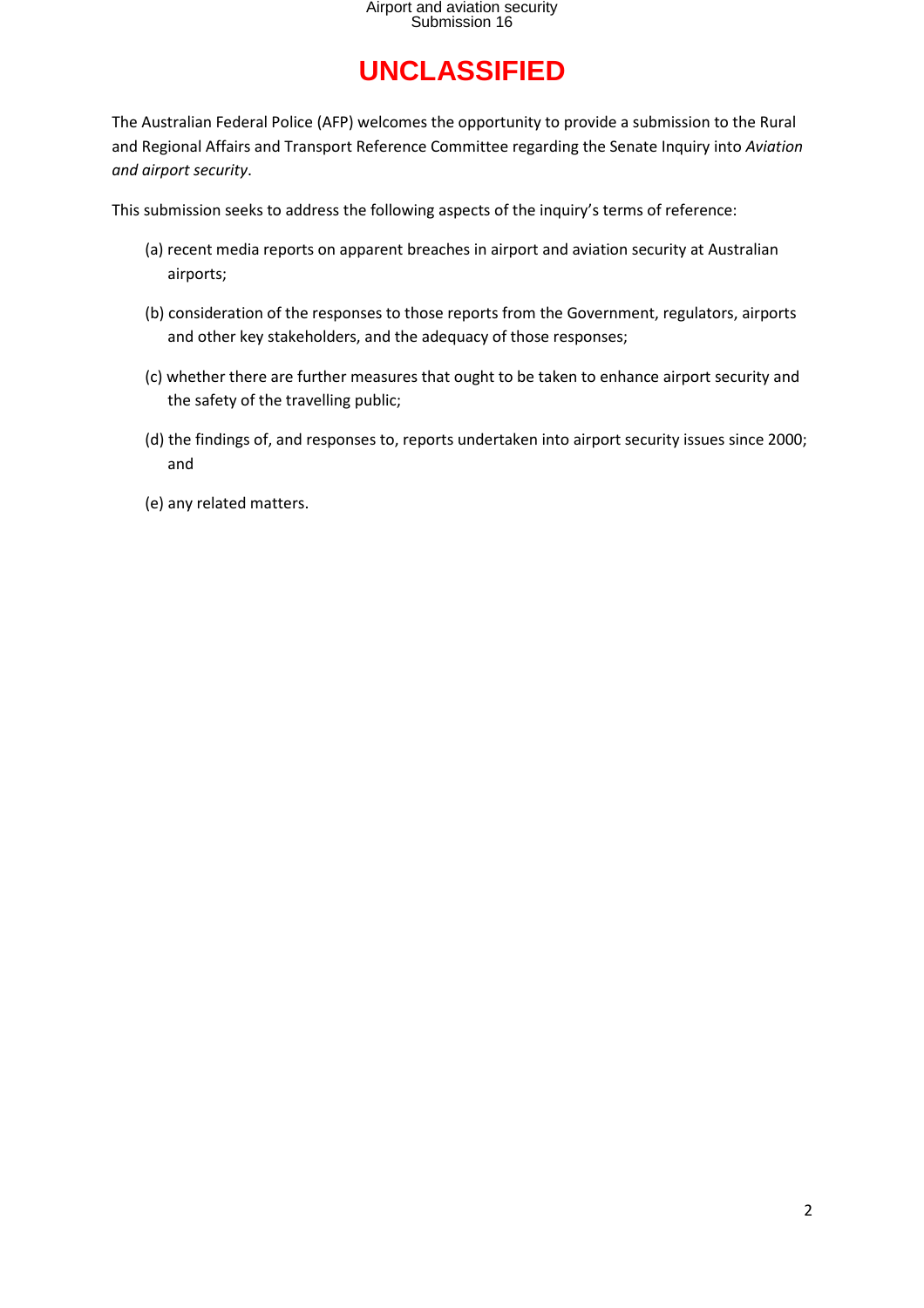### **Introduction**

#### **AFP Aviation Role**

The AFP Aviation function prevents and responds to crime at nine of Australia's major airports (Adelaide, Brisbane, Cairns, Canberra, Darwin, Gold Coast, Melbourne, Perth and Sydney) by providing AFP sworn police to perform the following functions:

- counter-terrorist first response (CTFR);
- investigations;
- intelligence;
- community policing;
- canine search capability;
- Air Security Officer (ASO) Program;
- Bomb Appraisal Officers (BAOs); and
- Airport Watch.

The Aviation policing function is led by an Airport Police Commander (APC) located at each of the airports. The APC is responsible for the coordination, command and control of aviation security and policing activities at each major airport. AFP Aviation members gather intelligence, conduct criminal investigations into aviation-specific crime, maintain a highly visible patrolling presence, respond to community policing incidents, and conduct incident preparedness exercises at all major airports.

Joint Airport Investigation Teams (JAIT) provide a specific investigations capacity with teams located at five major airports (Adelaide, Brisbane, Melbourne, Perth and Sydney). The mission of the JAIT is to proactively target serious and organised crime, focussing on trusted insiders (airstream employees), who exploit, or aim to exploit, infrastructure and security vulnerabilities at the nine airports, and through the broader airstream.

Joint Airport Intelligence Groups (JAIG) combine resources from the AFP Intelligence function, state and territory police, Australian Customs and Border Protection Service (ACBPS) and other government departments. On an as-required basis, it provides intelligence that informs tactical and operational Aviation decision- making.

Air Security Officers (ASOs) provide an intelligence-led policing capability on selected domestic and international flights to safeguard Australian registered aircraft, their passengers and crew. They provide an in-flight response and resolution capability. The ASO mandate is to contain or resolve high-risk incidents aboard aircraft and to take measures to prevent acts of violence on-board aircraft and in the aviation environment. ASOs also contribute to the AFP aviation capability at Australian airports by way of observation, reporting and response.

The AFP National Canine Program provide a highly mobile and effective search capability across the major airports, AFP national operations (investigations and protection), and ACT Policing. In the aviation environment the program's purpose is to detect, deter and mitigate threats. In relation to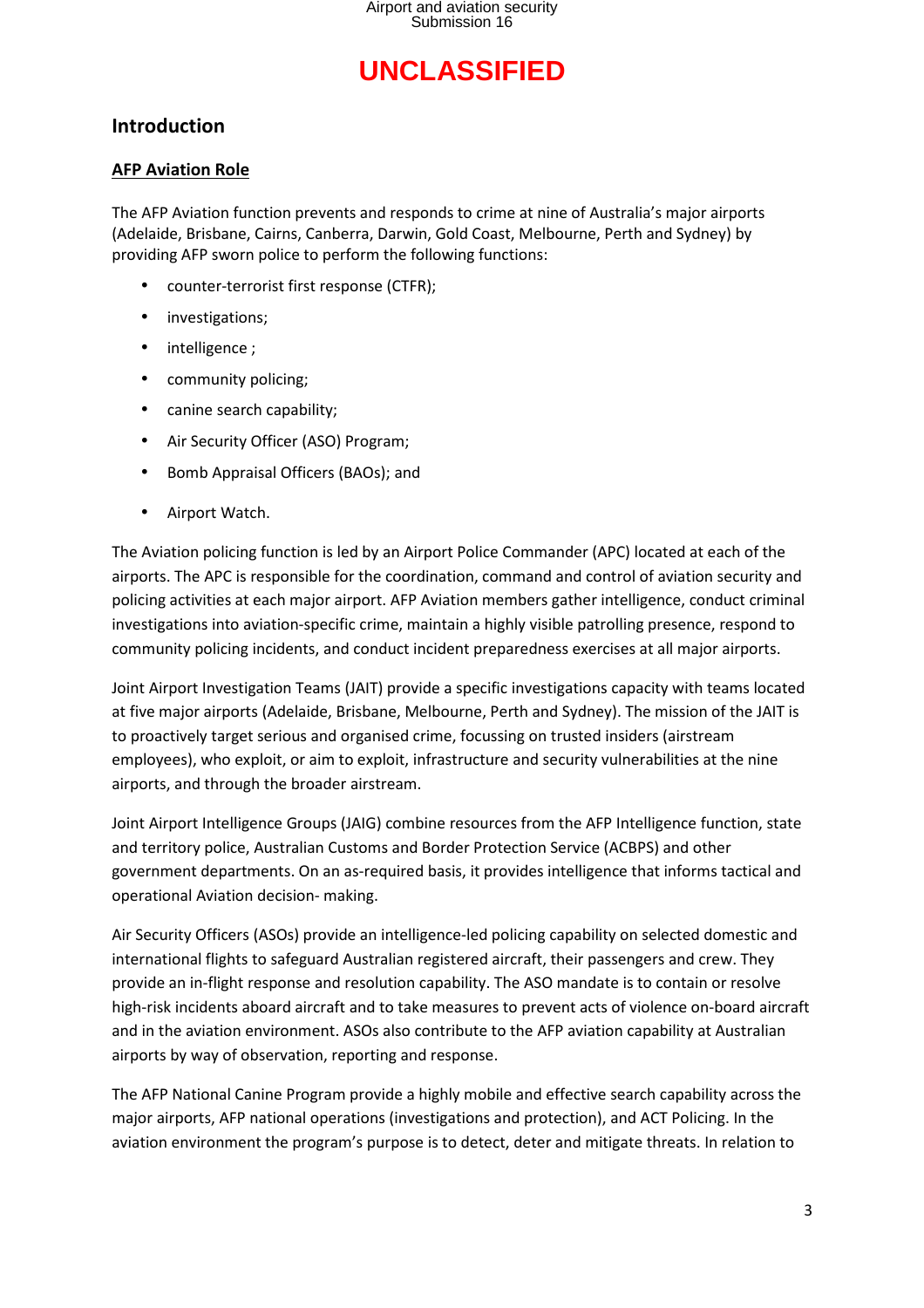canine operations at domestic terminals, the AFP canine capability can be restricted in its ability to deploy where State/Territory legislation limits the use of canines in a public place.

For example, at the Sydney Airport domestic terminal, canine operations can be undertaken in the train station under the terminal as it is defined as a transport hub under the New South Wales legislation, however the airport terminals are not. The anomaly has arisen as the terminal was not considered a responsibility of the NSW Police Service when the legislation was drafted.

#### Issue:

- The AFP experiences issues at Sydney Airport in respect to canine enabled search operations due to the NSW legislative requirement for the declaration of 'public areas' within areas such as the domestic terminals.
- The AFP suggests:
	- o the ability to undertake full canine search capability in all zones of the domestic airport terminals nationally,
	- o the definition of a recognised law enforcement officer (NSW) is extended to include AFP canine handlers and canines.
- This issue was identified and discussed in the Australian National Audit Office report titled *Policing at Australian international airports* in the AFP's role in Aviation.

Bomb Appraisal Officers BAOs help protect people and critical infrastructure through bomb threat mitigation, deterrence strategies, operational planning, search of vulnerable areas and appraisal of unattended or suspicious objects. When unattended or suspicious objects are found, BAOs conduct a bomb threat appreciation and technical analysis to determine whether the object contains explosives or an improvised explosive device.

Airport Watch is the AFP's aviation community crime prevention strategy. Its goal is to encourage people working or conducting business at airports to identify and report suspicious behaviour to the AFP, and it operates at all major airports.

#### BASQ (Behavioural Assessment and Security Questioning) Capability

The BASQ process is the observation of passengers, usually within a queuing area or assessment point. AFP members identify suspicious behaviour, or a combination of suspicious behaviours, that reach a predetermined threshold.

The next stage is to engage the passenger in a conversation which is based on cognitive questioning techniques. These techniques assist in establishing the plausibility of the passenger's explanation of the suspicious behaviours.

More than 550 AFP members within the Aviation Portfolio have trained in the use of BASQ techniques.

#### **(a) Recent media reports on apparent breaches in airport and aviation security at Australian airports:**

Recent media reports on apparent breaches in airport and aviation security at Australian airports included the following reports: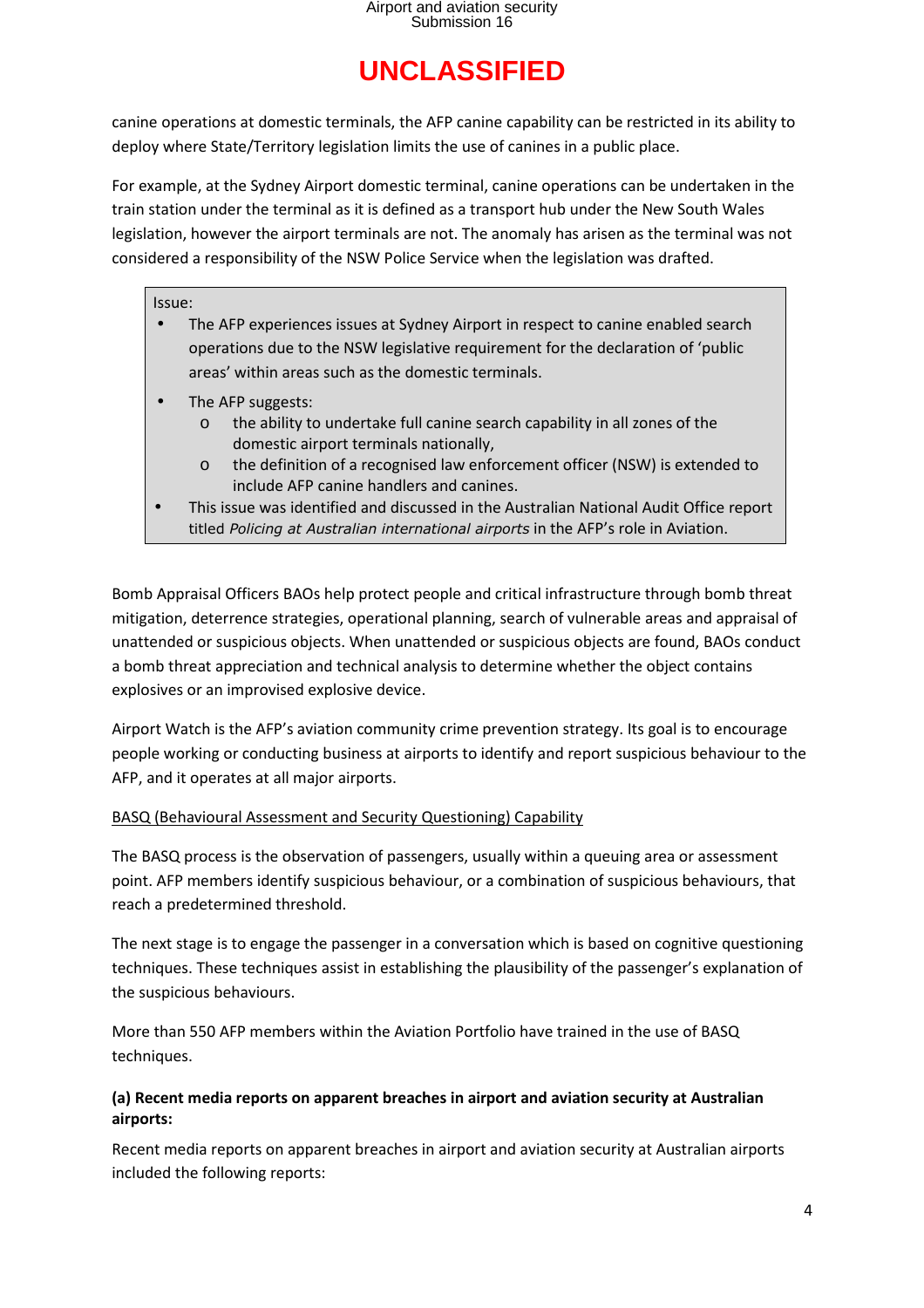#### **26 September 2014:**

The AFP and Northern Territory police members responded to an unattended item at Darwin International Airport. The item was assessed by an AFP Bomb Appraisal Officer and it was determined that the item posed no threat, and there were no national security concerns with this incident. The owner of the item was identified and arrangements were made for the collection of the item.

#### **8 July 2014:**

The AFP responded to an incident at Brisbane Airport. A 37-year-old woman breached the airport perimeter fence in a vehicle and was taken to hospital shortly thereafter. The driver was charged with endangering the safety of Brisbane Airport, and taking a vehicle airside of a security controlled airport.

#### **26 June 2014:**

The AFP responded to a call that ammunition had been found on the aircraft boarding staircase at Alice Springs Airport. AFP members and canine units conducted a search of the aircraft upon arrival at Sydney Airport, with nothing adverse found. No offender was identified and no further action was required by the AFP.

#### **21 April 2014:**

AFP Darwin Operations received a report of the theft of camera equipment from baggage on a flight from Darwin to Melbourne. The AFP arrested a 33-year-old man, and charged him with entry to a secure area for a non-lawful purpose.

#### **26 March 2014:**

Gang affiliated persons arrested for importing marijuana from Victoria and transporting via passengers travelling from Melbourne International Airport to Brisbane International Airport.

#### **23 February 2014:**

The AFP responded to a report of a breach of the sterile area of Melbourne International Terminal. The secure departure area was evacuated and all persons were screened prior to re-entering the departure gates. The AFP assisted in evacuating the terminal to ensure the safety and wellbeing of all passengers.

#### **26 January 2014:**

The AFP responded to an incident at Hobart International Airport where a suspicious package was located in the short stay car park. Initial testing showed the substance to be innocuous. In accordance with normal procedures, the AFP referred the matter to the Tasmania Fire Service and Tasmania Police.

**(b) consideration of the responses to those reports from the Government, regulators, airports and other key stakeholders, and the adequacy of those responses:**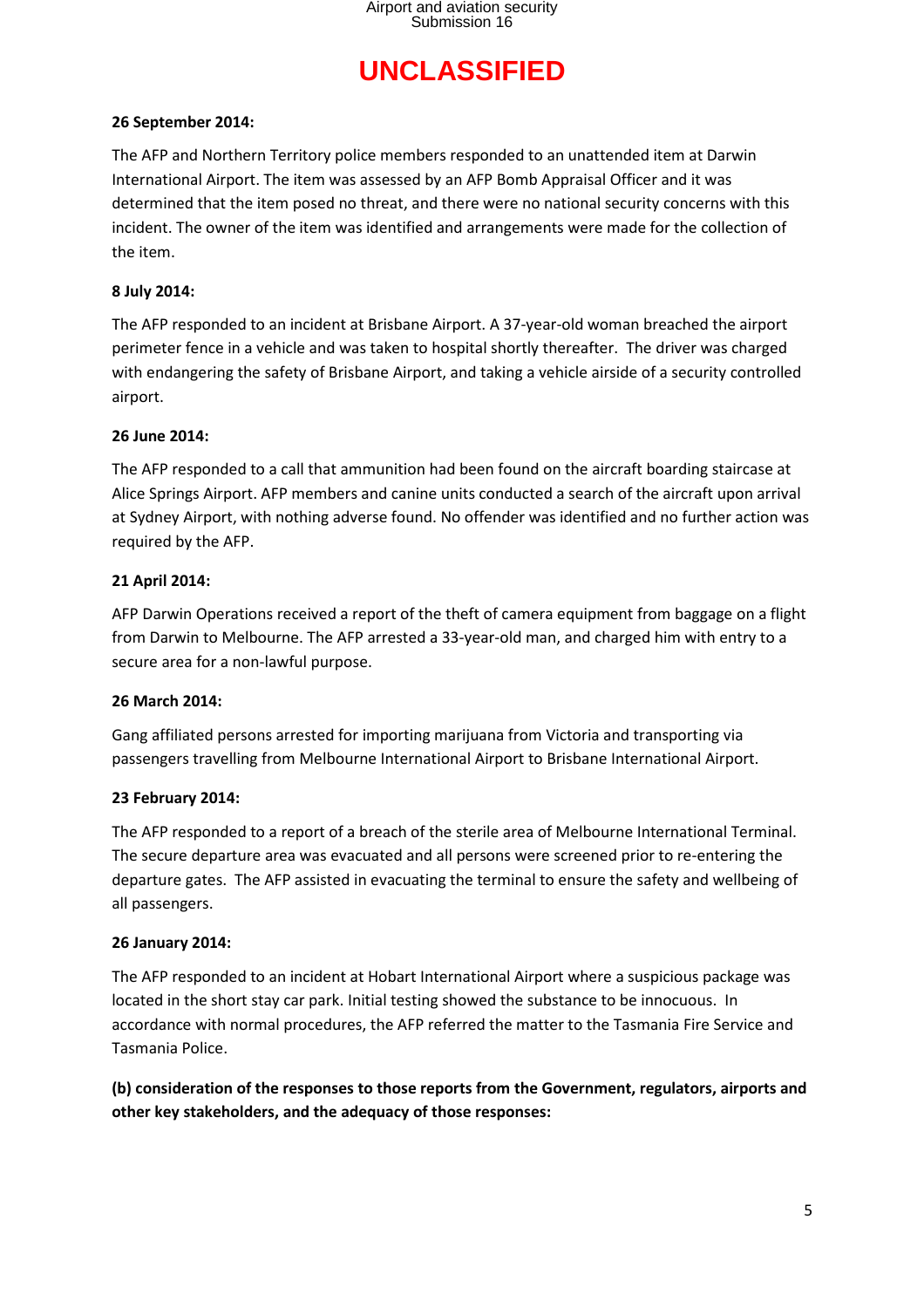OTS has advised the AFP they consider the aviation security system (the layered approach outlined above) is robust, but no matter what system is in place, there will always be people who try to breach the system.

### **(c) whether there are further measures that ought to be taken to enhance airport security and the safety of the travelling public:**

The policing environment at designated airports (that is Adelaide, Brisbane, Cairns, Canberra, Darwin, Gold Coast, Melbourne, Perth and Sydney, where the AFP are responsible for crime prevention and response) is a complex one due to the need for AFP members to be conversant with both Commonwealth legislation and the State or Territory legislation within which the member is based.

AFP officers at designated airports can use and apply either Commonwealth or the relevant State and Territory legislation and powers. The key difference between the Commonwealth and State and Territory legislative regimes is that there are no 'community policing' powers (such as the power to move people on) in Commonwealth legislation.

Designated airports are Commonwealth places for the purpose of the *Commonwealth Places (Application of Laws) Act 1970 (the* COPAL Act). The COPAL Act applies the law of the State (but not a Territory) within which the Commonwealth place is located – this is referred to as applied state law. AFP officers at Adelaide, Brisbane, Gold Coast, Melbourne, Perth and Sydney airports operate under the applied law of the relevant state and are therefore able to exercise powers and investigate offences. The AFP only exercises powers contained wholly within state legislation.

### Practical challenges faced by the AFP at designated airports

Section 376.2 of the *Criminal Code Act 1995* provides an offence for a person who uses false identity information to travel on a flight departing from a constitutional airport. However, AFP officers have no authority to request or demand the production of identification material to allow detection of this offence at the time, rather the offence can only be detected by police after the event, or aside to the commission of another offence.

For example: In May 2014, a male travelled from Adelaide to Darwin on a domestic flight. At Darwin Airport, AFP was conducting a canine operation in relation to drugs. A male who disembarked the flight was stopped by the AFP officers as a result of a positive indication from a canine. While being spoken to, it became obvious to the officers that the male was under the influence of an unknown drug. The male produced a boarding pass used for travel on that flight.

The officers then informed him he was going to be searched, and he voluntarily produced a South Australian drivers licence in a different name to that on the boarding pass, and two bags containing methamphetamine. A further search at the AFP office located two additional bags on his body containing a substantial amount of MDMA.

During further conversations with the male, he stated that he was travelling under the false name as he was subject to arrest warrants in South Australia.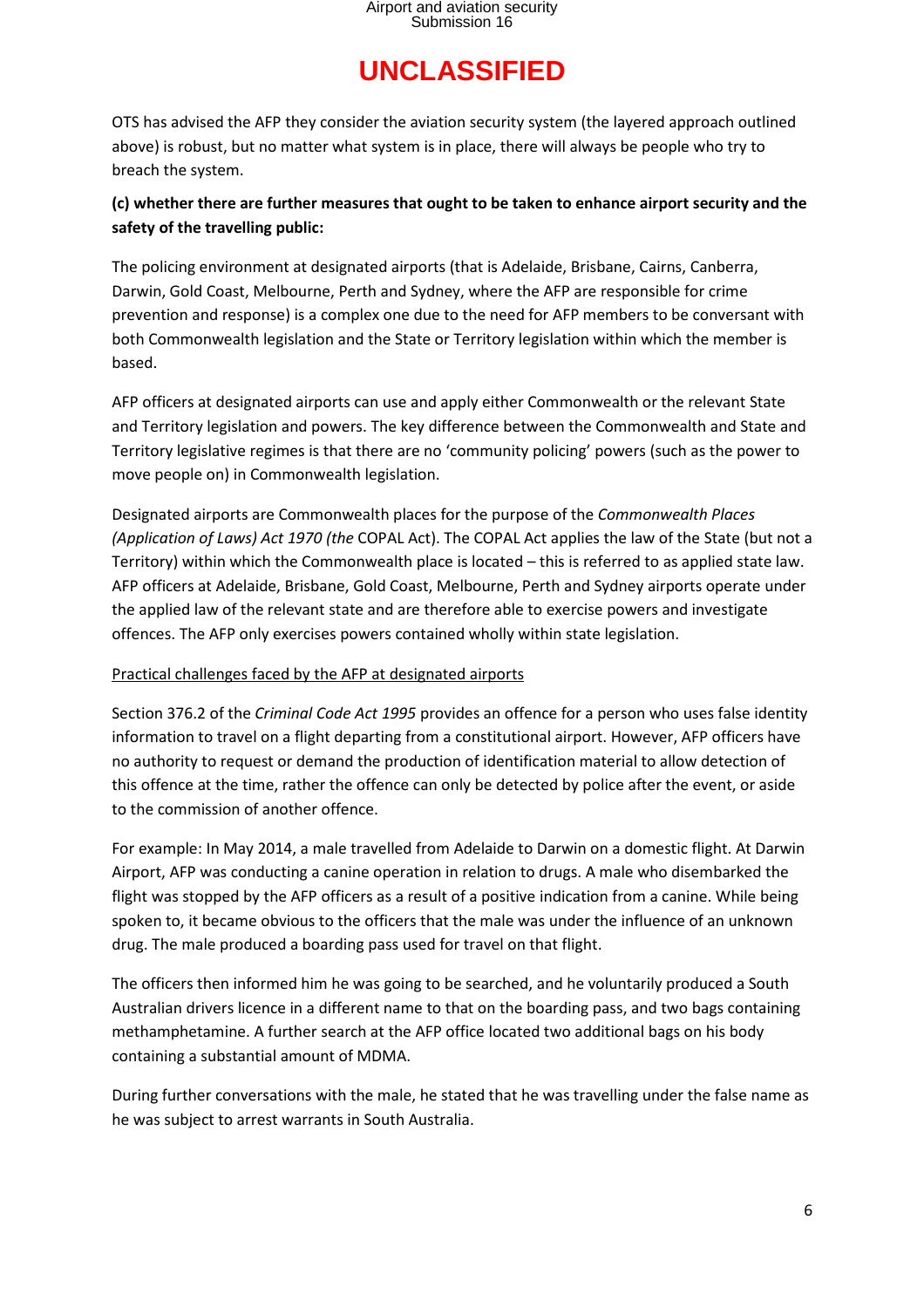#### Issue:

- The male travelled under the false name to avoid detection by police.
- The passenger manifest for that flight was not accurate in relation to the passengers' identities. In the event of an incident such as a crash, investigations would not have been able to reconcile the manifest for subsequent victim identification.
- The AFP considers an effective preventative measure would be to enable a form of identification to be produced with a boarding pass, prior to any person boarding a flight.
- As a further preventative measure, the AFP suggests a power to request name and address of suspicious individuals identified, using BASQ methodology, within the airstream.

In relation to potential vulnerabilities around the use of Maritime Security Identification Card (MSIC) and Aviation Security Identification Card (ASIC), OTS oversees the ASIC and MSIC schemes.

On 11 September 2014, the AFP provided the Attorney General's Department (AGD) a consolidated report regarding the identified vulnerabilities in relation to the ASIC and MSIC schemes.

The AFP understands OTS is undertaking a number of ASIC and MSIC improvement projects addressing potential vulnerabilities. These projects include strengthening eligibility criteria and card issuing processes, as well as reviewing the scope of the ASIC scheme.

The AFP continues to assist AGD.

Further to that detailed in the introduction of this submission, the AFP works in close partnership with other Commonwealth and State agencies, and airport operators in providing a layered approach to security and law enforcement. This approach delivers a comprehensive and robust aviation security system. As the primary law enforcement provider at Australia's nine major airports, the AFP responds to detections made by screening authorities, as well as providing intelligence through the AFP Joint Airport Intelligence Groups.

#### **(d) the findings of, and responses to, reports undertaken into airport security issues since 2000:**

In 2005, the Australian Government commissioned the Rt Hon, Sir John Wheeler to undertake an Independent Review of Airport Security and Policing for the Government of Australia (Wheeler Review). There were a number of recommendations include the introduction of the Unified Policing Model (UPM). This model comprised AFP Protective Services Officers (PSO) undertaking CTFR, and Airport Uniformed Police (AUP) consisting of state and territory police officers, on leave without pay or seconded to the AFP, performing community policing roles.

### http://ict-industry-reports.com/2005/09/30/2005-airport-security-policing-review-wheeler-sept-2005/

In January 2009, the Commonwealth Government commissioned Mr Roger Beale AO to conduct a Federal Audit of Police Capabilities in Australia. Mr Beale's report titled,' New Realities: National Policing in the 21st Century' (Beale Report), which was delivered to the Government in June 2009, examined and provided recommendations in relation to the Commonwealth's law enforcement arrangements, including the AFP's capabilities to provide for current and future demands. The